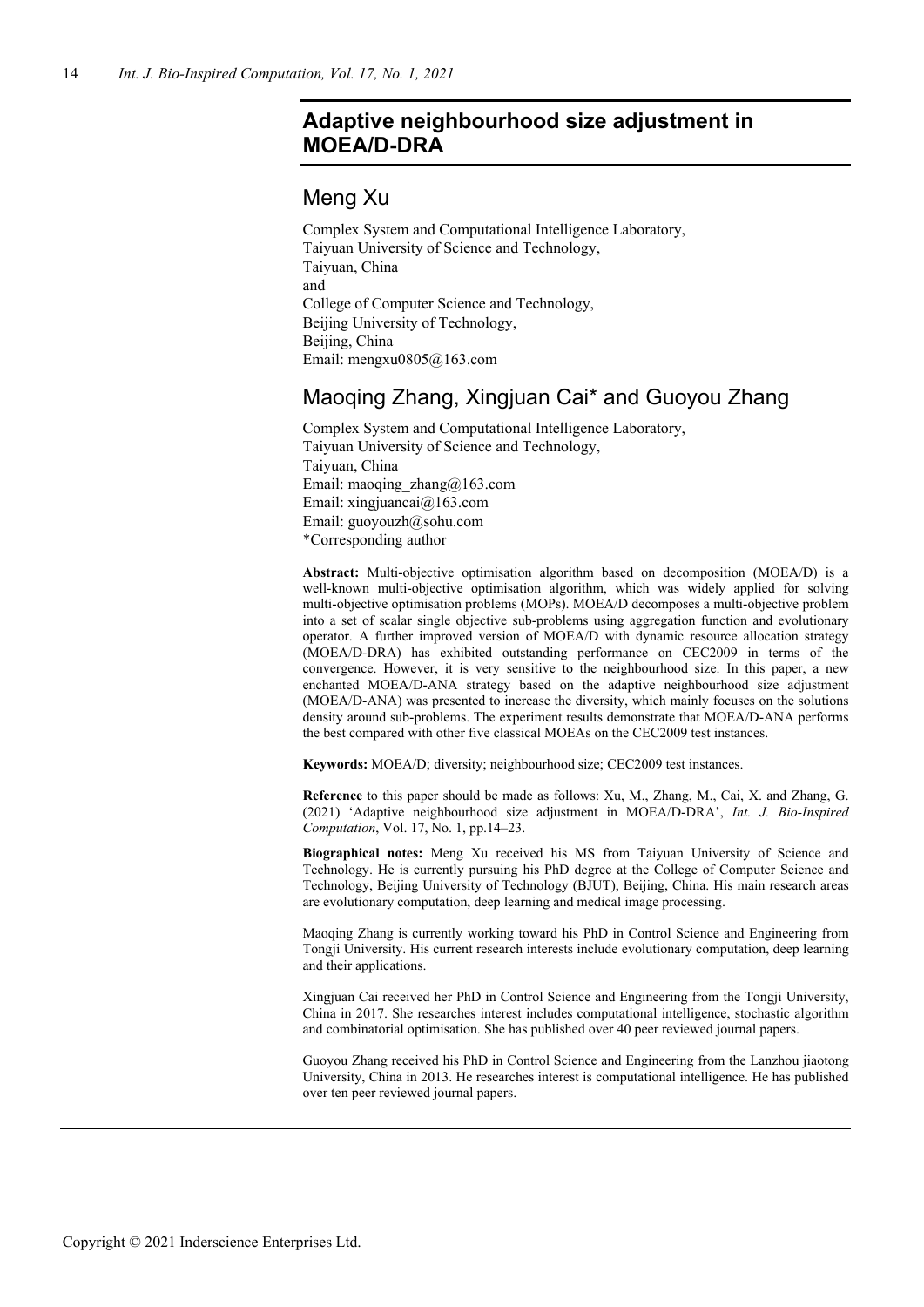# **1 Introduction**

Multi-objective optimisation problems are the problems with two or three objectives, which can be seen in many research areas (Ma, 2018; Arloff et al., 2018), such as: engineering economics, image processing, scheduling and so on. In complex application, two or three objectives problem than one objective is more suitable for the practical requirement. However, these objectives in MOPs often conflict with each other and there does not exist one solution which can minimise all objectives at the same time. To tackle the problem, a set of trade-off candidate solutions are usually needed to find the approximate Pareto front in MOPs.

In the past decades, many efficient algorithms have been proposed, such as pigeon-inspired optimisation algorithm (Zhang et al., 2019), bat algorithm (Cai et al., 2016; Cui et al., 2018a; Cai et al., 2018), cuckoo search algorithm (Niu et al., 2018; Zhang et al., 2018b; Abdel-Baset et al., 2018) firefly algorithm (Yu and Feng, 2018; Wang et al., 2017; Lv et al., 2018), particle swarm optimisation (Bougherara et al., 2018), artificial bee colony algorithm (Amiri and Dehkordi, 2018). In addition, they have been successfully applied into different practical issues (Cui et al., 2017a, 2017b, 2018b). However, these methods are population-based algorithms and exhibit less efficient performance than evolutionary algorithms, which are more applicable to MOPs.

Researchers have contributed a lot to multi-objective evolutionary algorithms (MOEAs). Three frameworks have become mainstreams in MOEAs:

- 1 MOEAs based on dominance, like NSGA-II (Deb et al., 2002) and SPEA2 (Zitzler et al. 2001), they select and update individuals based on dominant relationship among the solutions;
- 2 MOEAs based on indicator, like HypE (Emmerich et al., 2005; Bader and Zitzler, 2014), are proposed to guide a fast search to approximate the real hypervolume value (HV). In addition, IBEA (Wagner et al., 2007) is also a MOEA based on indicator.
- 3 MOEAs based on decomposition, like MOEA/D (Zhang and Li, 2007), are based on the one decomposition approach such as the TCH, which convert MOPs into a number of scalar optimisation sub-problems. Different from other MOEAs, MOEA/D has less computational cost because all the sub-problems are solved simultaneously.

A neighbourhood relation defined among the sub-problems to help to increase efficiency. For each sub-problem, its neighbourhood relation consists of a certain amount of sub-problems. Compared with other algorithms, the most obvious features of MOEA/D are that it not only replaces itself, but also replaces its neighbourhood. It is a co-evolution mechanism. In the course of evolution, the 'good pheromone' from neighbourhood serves to precipitate algorithmic rate of convergence.

MOEA/D has shown great performance in CEC2009 competitions (Zhang et al., 2008). After that, a growing number of researchers have made contributions to its improvements and applications. For instance, Li and Zhang (2009) proposed MOEA/D-DE, which used differential evolution (DE) operator (Dong et al., 2017; Wang and Wang, 2018) to replace simulated binary crossing operator at the level of evolution operation. Further, to increase diversity, Li and Zhang employed the controlling parameter to control maximum number of replacement solutions. Zhang et al. (2009) employed dynamic resource allocation to compute utility rate of different sub-problems so as to decrease computation complexity and improve the performance of MOEA/D, which is called MOEA/D-DRA. Since then, researchers' major works focus on balancing exploration, exploitation and designing adaptation strategies. In addition to the above evolution operator and dynamic resource allocation, there are still some improvement strategies which are worth learning:

- Adjustment weight vectors: like UMOEA/D (Tan et al., 2013), it is a strategy that designs uniform distribution weight vector rather than simplex lattice structure. MOEA/D-AWA (Guo et al., 2016), is an adaptive weight vector adjustment strategy, based on the geometric relationship of weights and corresponding solutions;
- 2 Matching selection mechanism: MOEA/D-SMS (Li et al., 2014) is first proposed to establish a stable matching relationship between solutions and sub-problems. MOEA/D-IR (Li et al., 2015), is proposed to build an interrelationship between sub-problems and solutions based on the mutual preference;
- 3 Neighbourhood size selection: for instance, MOEA/D-ENS (Zhao et al., 2012), employed an ensemble of different neighbourhood size (NS) based on the probability selection.

Also, there are some other improvement strategies. MOEA/D-M2M (Liu et al., 2014) decomposes one MOPs into many multi-objective sub-problems, which is similar to the method of cluster (Narasimhan et al., 2018, Reddy and Panigrahi, 2017). The adaptive reference point designs (Wang et al., 2017), investigates the effect of reference point specified in three representative manners: optimistic, pessimistic and dynamic. Moreover, MOEA/D has been successfully applied to some other areas, like Wireless Sensor Networks (Konstantinidis et al., 2009), image edge segment (Wang, Li et al. 2014), antenna design (Ding and Wang, 2013) and so on.

The framework of MOEA/D and the later improved versions are sensitive to neighbourhood size. A proper neighbourhood size is very important for improving the performance of the algorithm. Hence, we propose a new idea to adaptively adjust neighbourhood size and call the algorithm MOEA/D-ANA. MOEA/D-ANA makes full use of the density relationship between sub-problems and solutions to adaptively change neighbourhood size. During the initialisation, the neighbourhood size of sub-problems is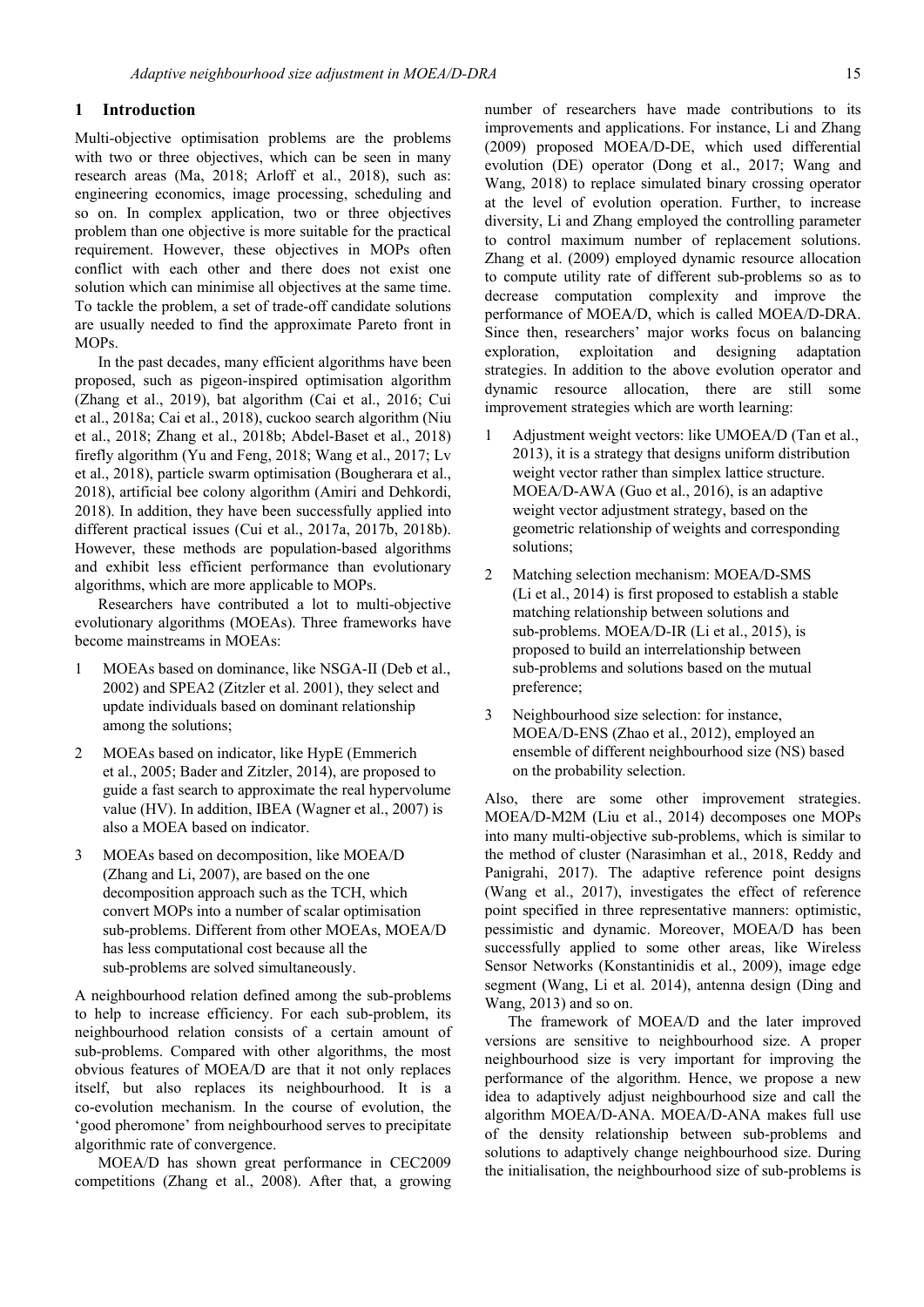a fixed value. At each generation, the neighbourhood size of sub-problems is no longer a default value and each sub-problem has different neighbourhood size.

In this paper, we design an adaptive adjustment neighbourhood size strategy for MOEA/D-DRA. Our main concerns are unconstraint MOPs. The paper is organised as follows. In Section 2, the related background of our work is presented, which consists of three parts: the basic definition of MOPs, a briefly introduction of decomposition approach and neighbourhood and the details of MOEA/D-DRA. In Section 3, we improved MOEA/D-DRA with adaptive adjustment neighbourhoods. Test instances and performance measures are introduced in Section 4. Finally, brief discussion and conclusion are studied with some future research.

## **2 Related background**

## *2.1 Basic definition of MOPs*

Multi-objective optimisation problems (MOPs) can be defined as follows:

minimize 
$$
L(x) = (l_1(x), l_2(x), \dots, l_m(x))^T
$$
  
subject to  $x \in \Omega$  (1)

where  $\Omega$  is the decision space (variable),  $\Omega \in P^n$ ,  $x = (x_1, x_2, ..., x_n)^T \in P$  is a candidate solution.  $L: \Omega \to P^m$ constitutes m objectives functions.

Pareto-optional: A solution  $x^*$  is said to be Pareto-optional if and only if  $\neg \exists x \in X: x \succ x^*$ .

Pareto-dominance: A solution x8, if there is no other solution x which can dominate x\*, as defined by  $\forall i = 1, 2, ..., n$ .

Pareto front (PF): The set of all the Pareto optimisation solution constitutes curved surface.

# *2.2 The decomposition approach and neighbourhood concept*

Since Zhang proposed MOEA/D in 2007 (Zhang and Li, 2007), MOEA/D has been wildly mentioned by researchers. Two pieces of details are indispensable elements in MOEA/D: decomposition approach and neighbourhood. These characteristics are essential for improving algorithm.

• Decomposition

In MOEA/D, some decomposition approaches have been used, such as the weight aggregation approach, the Tchebycheff aggregation approach and the PBI aggregation approach (Shukla, 2007). The Tchebycheff aggregation approach is wildly used in variants of MOEA/D and it can be defined as follows:

minimize 
$$
g(x | \lambda, z^*) = \max\{\lambda_i |l_i(x) - z_i^*\}
$$
  
subject to  $x \in \Omega$  (2)

where  $\lambda = (\lambda_1, \lambda_2, \dots, \lambda_m)$  is the weight vector,  $\lambda_i \geq 0$  and  $\sum_{i=1}^{m} \lambda_i = 1$ ,  $z^*$  is an ideal point.  $z^*$  is difficult to solve. Thus, it is replaces with *z*. *z* is the minimum value of each objective and  $z = \min\{l_i(x)|x \in \Omega\}$  for each  $i = 1, 2, \dots, m$ . MOEA/D decomposes a multi-objectives optimisation problems by the Tchebychedd aggregation approach. N weight vectors correspond to N sub-problems. The *N* weight vectors stands for *N* sub-problems and they are uniformly distributed on the PF. It has been proven that more uniform distribution of the weight vectors can ensure better diversity of the obtained solutions (Qi et al., 2014).

Neighbourhood

MOEA/D defines the concept of the neighbourhood. Neighbourhood concept defines that distance between neighbouring weight vectors is close and the optimal solution is similar. In other words, two sub-problems are neighbours if their weight vectors are close in geometrics. For a sub-problem, its neighbourhood defines the *T* closest weight vectors to the weight vectors of all sub-problems on account of Euclidean distance as Figure 1. For simple computation, we think each sub-problem is the neighbour of themselves. In the version of MOEA/D-DE (Li and Zhang, 2009), the new solution substitutes a few of the best solutions of neighbourhood to increase convergence.

## *2.3 The framework of MOEA/D-DRA*

In this paper, the proposed MOEA/D-ANA is derived from the MOEA/D-DRA, which is the new version of MOEA/D with dynamic resource allocation frame, in the runtime, the algorithm just computes the sub-problems with the high utility to increase convergence. The algorithm exhibits outstanding performance on the CEC2009 (Li and Zhang, 2009).

**Figure 1** The neighbourhood of individual *i*

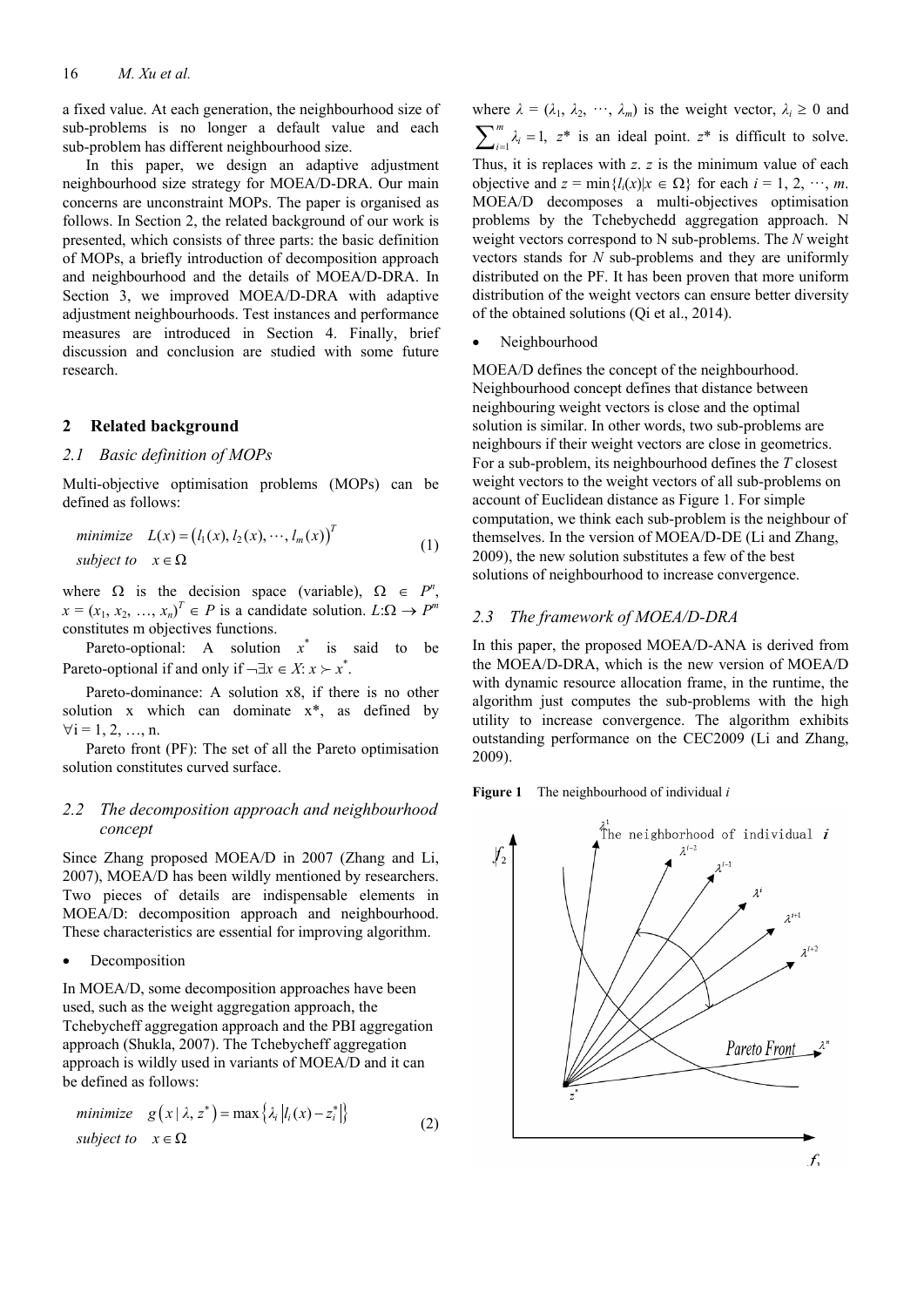The difference between proposed MOEA/D-ANA and MOEA/D-DRA only lies in the selection neighbourhood size process. The framework of MOEA/D-DRA is presented in Algorithm 1 and in the next section, we will introduce the MOEA/D-ANA in detail.

#### *Algorithm 1 MOEA/D-DRA framework*

- Step 1 Initialisation: Generate weight vectors of subproblems, define neighbourhood, initialise population and update the ideal point.
- Step 2 Update: Update the utility function and apply the genetic operator to select solutions by the utility function, then generate a new solution y and evaluate *F*(*y*).
- Step 3 Replace the ideal point and sub-problems' objective function.

The utility functions define the

$$
\Delta^{i} = \frac{g\left(x_{gen-50}^{i} \mid \lambda, z\right) - g\left(x_{new}^{i} \mid \lambda, z\right)}{g\left(x_{gen-50}^{i} \mid \lambda, z\right)}
$$
(3)

The utility of individual of *i*:

$$
\pi_{i} = \begin{cases}\n1 & \text{if } \Delta^{i} > 0.001 \\
\left(0.95 + 0.05 \frac{\Delta^{i}}{0.001}\right) & \text{otherwise}\n\end{cases}
$$
\n(4)

Further details of MOEA/D-DRA can be found in (Zhang, Liu et al. 2009).

## **3 Adaptive neighbourhood size adjustment**

As we can see from Figure 2, convergence and diversity are two major goals in improving the performance of MOEA (Laumanns et al., 2014). In the utopian condition, the individuals should quickly converge to the true Pareto Front and have a uniform distribution in the whole evolution process. In the MOEAs, convergence and diversity need to be balanced. On one hand, if individual pays more attention to the convergence, it will lose the diversity on the all search space. On the other hand, if it spends more time on the diversity, maybe the accuracy is not enough and it cannot be able to get close to the true Pareto very well. So, the current variants of MOEA/D consider balancing these two goals.

However, MOEA/D-DRA computes the utility of objective function by aggregating function results of each sub-problem, as shown in Figure 3. And it considers the convergence and ignores the diversity of each sub-problem. In the ideal situation, each individual should just correspond to one sub-problem. Many individuals are around them. The individuals stand for the solutions. This situation results in that more time is wasted in improving disadvantageous solutions of sub-problems and that good solutions is ignored. It will inevitably block the accuracy of the algorithm and may affect the performance of algorithms.

To improve the performance of MOEA/D-DRA, we propose a strategy of adaptive neighbourhood size adjustment based on former algorithm, MOEA/D-ANA.

Figure 2 Two goals of convergence and diversity



**Figure 3** Reproducing the sub-problems in MOEA/D-DRA



Notes: For  $\lambda_3$  sub-problem, the no individuals are around. For  $\lambda_4$ sub-problem, several individuals are together.

In MOEA/D-ANA, we hope the neighbourhood size could be adaptively adjusted. In the initial phase, we assume that general neighbourhood size is the same with the neighbourhood size in MOEA/D-DRA. During the evolution, for the sub-problem with no individual, we think this kind of sub-problem lacks more search space to find the suitable candidate solutions. For this reason, we wish the neighbourhood size could be larger than the general neighbourhood size. On the contrary, for the sub-problem with several individuals, we think these sub-problems are solved very well. In this case, we want the neighbourhood size be smaller than general sub-problems. Thus, we help the MOEA/D-ANA to deal with the poor solutions with less time and help the good solutions with higher accuracy.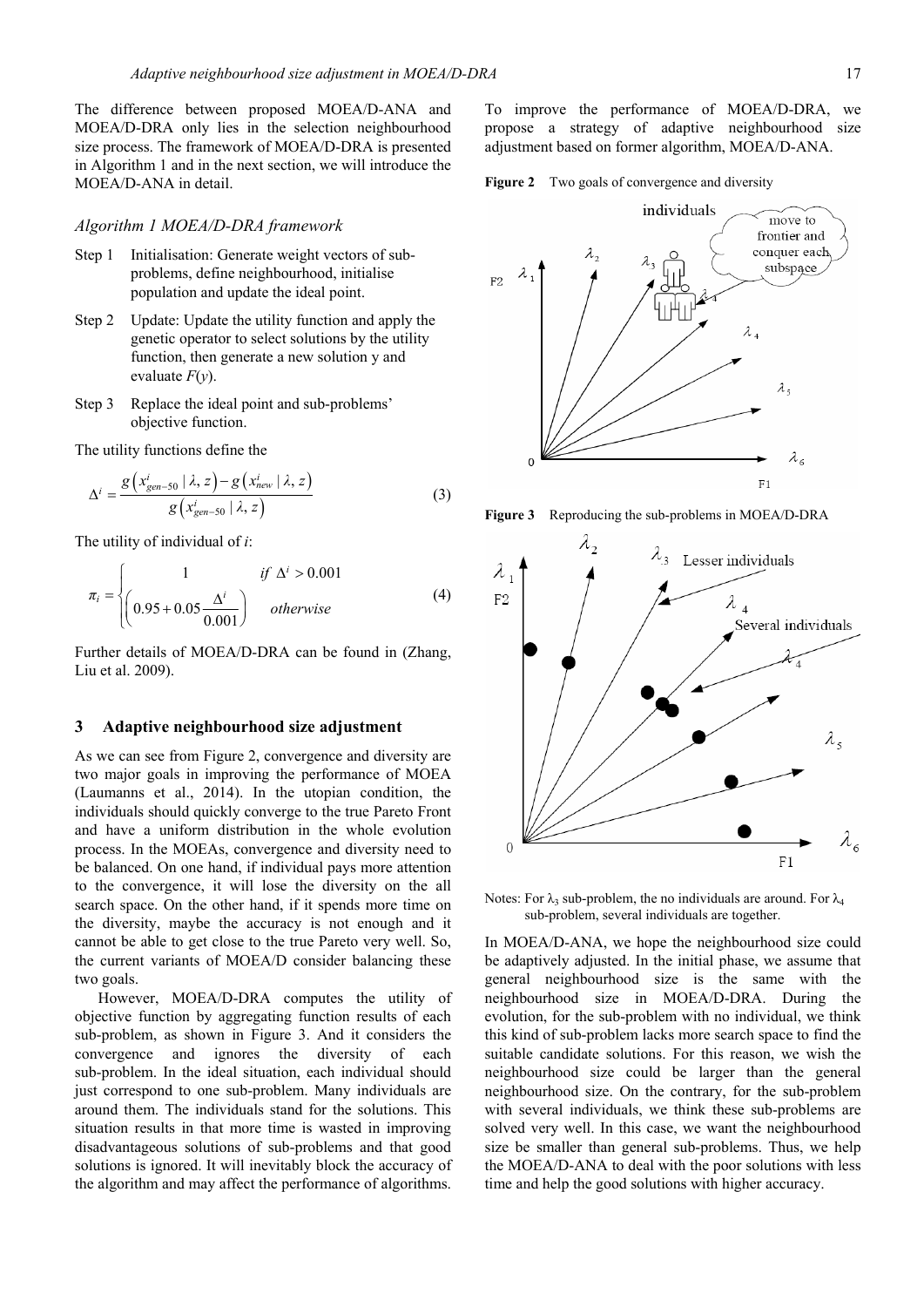How do we know the individual corresponds to the sub-problems one by one? In this paper, the individual density of sub-problems is considered (Li et al. 2014).

#### **Figure 4** Standard neighbourhood size



**Figure 5** Adaptive neighbourhood size adjustment



For this problem, we think that when one individual is just within spatial distance of the sub-problem, the individual belongs to these sub-problems. While the weight vector of sub-problem corresponds to this sub-problem, we could compute the vertical distance from the individual to the subproblem. If each individual is far from this sub-problem, we think no individual belongs to this sub-problem. In this case, we will enlarge the neighbourhood size to explore new search space. Otherwise, if the vertical distance of each individual to this sub-problem is close, we think several individuals belong to this sub-problem and we will narrow the range of neighbourhood to exploit the search space. As shown in Figures 4 and 5. The Algorithm 2 introduces this process, where *id* stands for the density of individual and  $Ner(r^i)$ stands for the neighbourhood size of each sub-problems. In

this paper, we think that the  $id = 1$  and the general neighbourhood size is *T*; If  $id = 0$ , we think that the density of solutions is very low and we enlarge the neighbourhood size to increase the diversity. If  $id \geq 1$ , we think that the density of solutions is very high and we reduce the neighbourhood size to increase the convergence. The pseudo code of MOEA/D-ANA is as follows Algorithm 2 and Algorithm 3.

## *Algorithm 2 the framework of MOEA/D-ANA*

Input

- *N*: the number of sub-problems.
- *m*: the number of objectives.
- The weight vectors of each sub-problem  $\lambda = (\lambda_1, \lambda_2, \cdots, \lambda_N)^T$ .
- *T*: the pool of nearest weight vectors in the neighbourhood  $T = (T_1, T_2, \dots, T^n)$

# Output

- PS:  $\{x_1, x_2, \dots, x_n\}.$
- $PF: \{l(x_1), l(x_2), \cdots, l(x_n)\}.$
- 1 Initialisation:
	- 1.1 To seek out *T* nearest weight vectors to sub-problems by computing the Euclidean distances of any two weight vectors. Set  $Neli(r^i) = \{r_1, r_2, \dots, r_T\}$ . For each weight  $\lambda_i$ , the nearest weight vectors  $\lambda_{r1}, \lambda_{r2}, \dots, \lambda_{rT}$ ;
	- 1.2 Initialise population,  $x = \{x_1, x_2, \dots, x_n\};$
	- 1.3 Initialise ideal point,  $z = (z_1, z_2, \dots, z_m)^T$ ,  $z = \min_{1 \le j \le m, 1 \le i \le N} \{l_j(x^i)\};$
	- 1.4 Set the utility rates of each sub-problems  $\pi_i$  =, *gen* = 0;
- 2 Select sub-problems with high utility rate: Let all the sub-problems whose objectives are MOP individual objectives *li* form the initial *I*. By using 10-tournament selection based on  $\pi_i$ , select other  $\left[\frac{N}{5}\right]$  – *m* indexes

and add them to *I*.

- 3 For  $i \in I$  do:
	- 3.1 Mating selection If  $rand < \delta$ then *matingPool*  $\leftarrow$  *Nei*( $r^i$ ) Else *matingPool*  $\leftarrow$  {1, 2,  $\cdots$ , *N*}' Endif
	- 3.2 Produce offspring

Randomly select three solutions  $x^n$ ,  $x'^2$  and  $x'^3$ form *matingPool*. Then, they could generate a new offspring solution *xnew* with equation (3) to equation (5)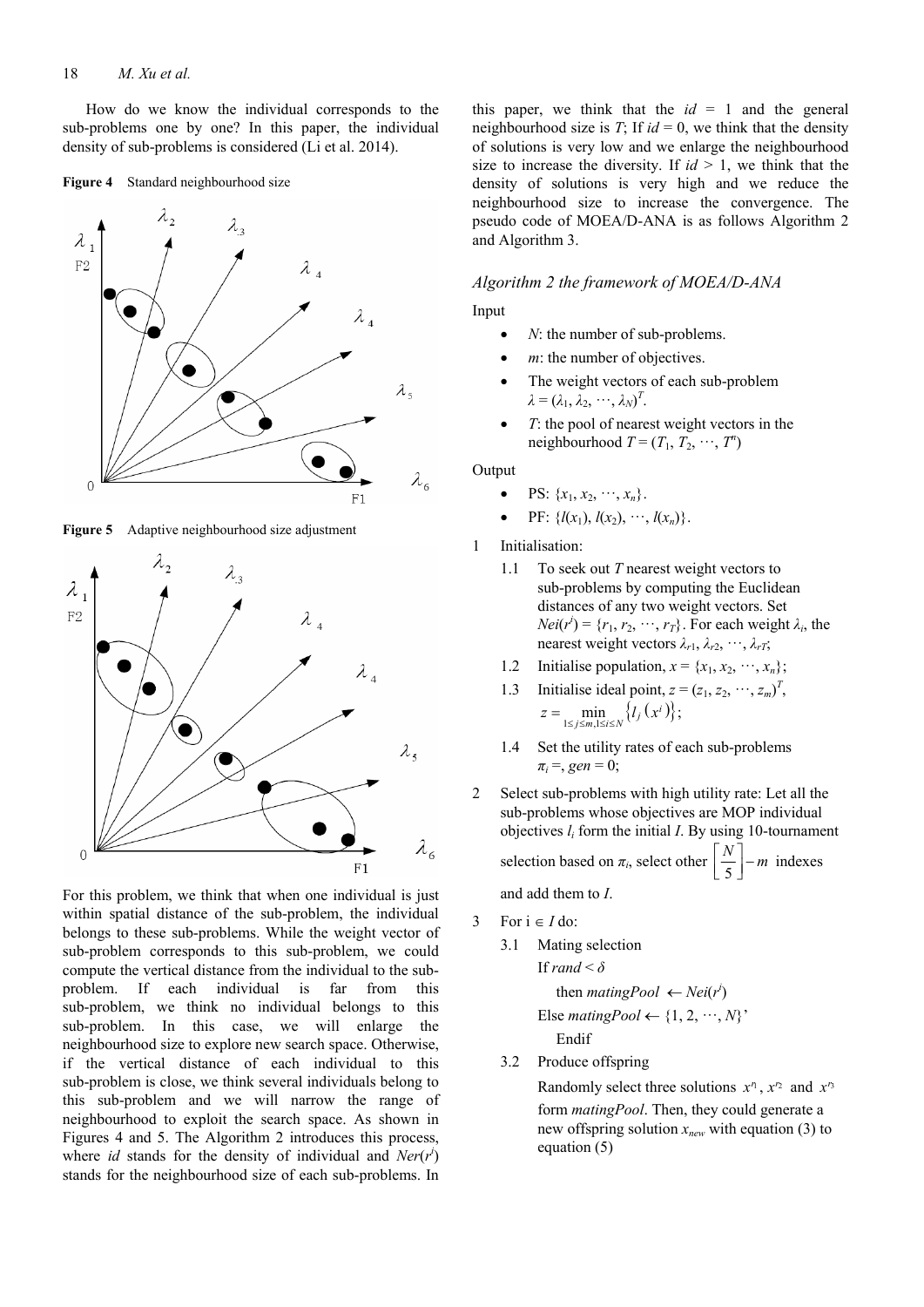$$
x_{new} = \begin{cases} x^n + F \times (x^n - x^n), & \text{if } rand < CR \\ x^n & \text{otherwise} \end{cases} \tag{5}
$$

- 3.3 Evaluate the value of *xnew*;
- 3.4 Update *z*:  $j = 1, 2, \dots, m$ ,

If 
$$
z_j \ge l_j(x_{new})
$$
, then  
\n $z_j = l_j(x_{new})$ ;

End if

3.5 Update solutions: set  $c=0$  and do the followings: If  $c = n$ , or *matingPool* is empty, then go to stop criteria;

Else if 
$$
g(x_{new} | \lambda, z) \leq g(x_r | \lambda, z)
$$
 then  
set  $x_r = x_{new}, l_j = l(x_{new}), c = c + 1;$   
End if

4 If mod (iteration,  $50$ ) = 0 then

Update the utility of each sub-problems with (3)(4) End if

5 Update  $Nei(r^i)$  (the details are presented in Algorithm 3).

return Step 3

End for

- *Algorithm 3 Strategy of adaptive neighbourhood size adjustment*
- Input the current point of each sub-problem  $x = \{x_1, x_2, \dots, x_n\}$ ; the weight vectors  $\lambda_n$ ,  $\lambda_n$ ,  $\cdots$ ,  $\lambda_n$ ;

Output *Ner*( $r^i$ )

For  $i = 1 \cdots N$ ;

 $id^i = 0;$ 

$$
z^{nad} = \max_{1 \le j \le m, 1 \le j \le N} \{l_j(x^i)\}
$$

End for

For 
$$
i = 1 \cdots N
$$

$$
For j = 1 \cdots N
$$

Distance
$$
(i, j) = D(x, \lambda_n);
$$

End for

$$
k = min(Distance(i, j));
$$

$$
id^k++
$$

End for

If 
$$
id = 0
$$
, then

$$
Ner(r^i) = Ner(r^i) + N
$$

Else if  $id = 1$  then

$$
Ner(r^i) = Ner(r^i)
$$

Else

$$
Ner(r^i) = Ner(r^i) - N
$$

End if

where the vertical distance  $D(x, \lambda_n)$  is as follows:

$$
D(x, \lambda_n) = \left\| \overline{L}(x) \frac{\lambda^T L(x) \lambda}{\lambda^T \lambda} \lambda \right\| \tag{6}
$$

where  $\overline{L}(x)$  is the normalised objective value and it can be defined as follows:

$$
\overline{L}(x): \overline{L}(x) = \frac{l(x) - z}{z - z^{nad}}
$$
\n(7)

# **4 Experiment setting and results**

In this section, the experiments are conducted to verify the proposed algorithm. The CEC2009 is the challenging instance. The CEC2009 benchmark (Zhang et al., 2008) is employed and there are ten instances in total. UF1–UF7 are bi-objective instances and UF8-UF10 are tri-objective instances. The dimension of the search space is 30 for all instances.

# *4.1 Experiment settings*

Five classical multi-objective optimisation algorithms, including NSGA-II, HypE, MOEA/D, MOEA/D-DE and MOEA/D-DRA, are compared with MOEA/D-ANA. For a fair comparison, MOEA/D-DRA and MOEA/D-DE have the same parameters. They are all implemented in MATLAB. The parameter settings of the proposed MOEA/D-ANA are summarised as follows.

- 1 Setting produce offspring operator: the mutation rate  $p_m = \frac{1}{n}$  and  $n = 20$  (Zitzler et al., 2000). And for the DE operator,  $CR = 1$  and  $F = 0.5$ .
- 2 We set the population sixe for UF1–UF7 to 600 and UF8–UF10 to 1,000.
- 3 Each algorithm will run 30 times independently.
- 4 Stopping condition: the function evaluation 300,000 for UF1–UF10.
- 5 Neighbourhood size: the neighbourhood size set  $T = 0.1$ × *N* on MOEA/D-DE, MOEA/D-DRA, MOEA/D and neighbourhood size  $T = 0.1 \times N$  and neighbourhood size pool  $T = \{0.5 \times T, T, 1.5 \times T\}$ . For how to select neighbourhood size, for more details, refer to Zhao et al. (2012).
- 6 For each sub-problems, the number of update neighbourhood's solutions is  $n_r = 0.01 \times N$ .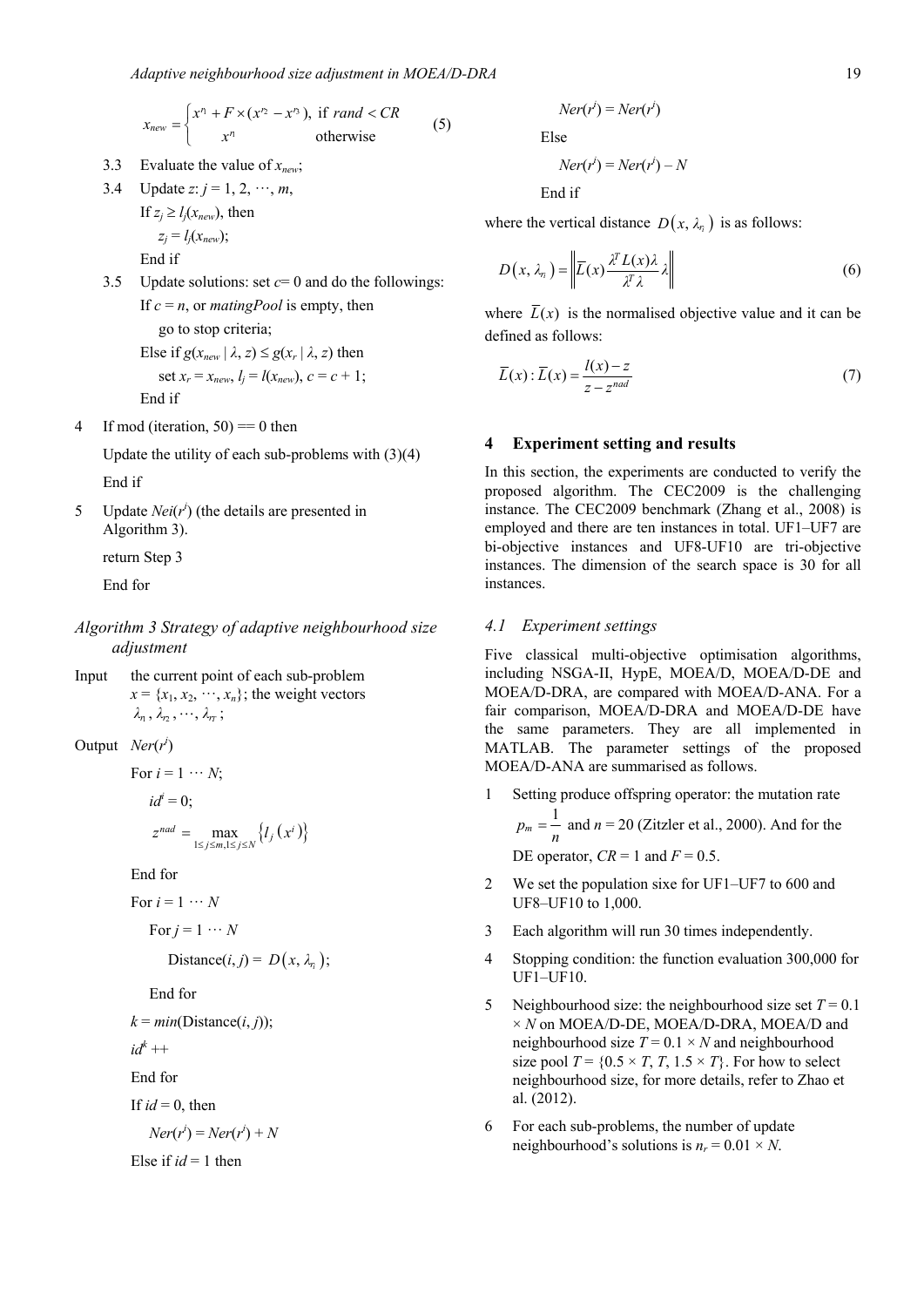# *4.2 Performance metric*

In the experiment part of this paper, the inverted generational distance (IGD) and hypervolume (HV) are two comprehensive indexes of diversity and convergence. So these metrics could be used to evaluate the performance of algorithms (Zitzler et al., 2003).

Assume  $p^*$  are the sample points of true Pareto, which are uniformly sampled. And x is the solutions obtained by algorithms. The IGD value is shown as the following:

$$
IGD(x, p^*) = \frac{\sum_{x \in p^*} distance(x, p)}{|p^*|}
$$
(8)

where  $distance(x, p)$  is the minimum Euclidean distance between the *x* to the approximate to *p*. Therefore, the small IGD-metric value is, the better performance of the solutions is. We use the algorithm population as the  $p^*$  to compute IGD value. Each of UF1–UF7 has 1,000 uniformly distributed sample points. And each of UF8–UF10 has 10,000 sample points, like UK1–UF7.

Let  $z' = (z_1, z_2, \dots, z_m)^T$ . In objective space, *z* is a reference point dominated by Pareto objective vectors and x is the approximation points. It needs to meet  $x_i \prec z$ . So the metrics can be defined:

$$
HV(x,z') = VOL\left(\bigcup_{i=1}^{N} [l_1(x), z'] \times \cdots [l_m(x), z']\right) \tag{9}
$$

where *vol*() is the Lebesgue measure (Zitzler and Thiele, 1999; Zitzler et al., 2000). In our measure, *z'* = (2.0, 2.0)*<sup>T</sup>* for UF1–UF7 and  $z' = (2.0, 2.0, 2.0)^T$  for UF8–UF10.

### *4.3 Experiment result*

In this part, ten instances of CEC2009 are tested. The IGD values of MOEA/D-ANA and other five MOEAs are listed in Table 1. IGD mean is the mean of IGDs in 30 times. And IGD\_std is the standard deviation of IGDs in 30 times. The best results are shows in boldface.

In Table 1, the IGD presents the final solutions of evolution process in conducted experiment. From this table, we can see the IGD results of MOEA/D-ANA and other five MOEAs. It is obvious that MOEA/D-ANA shows excellent performance on the CEC2009 test instances. MOEA/D-ANA is better than other algorithms on UF1–UF3, UF4 and UF6-UF8. And particularly for challenging UF4 and UF6, MOEA/D-ANA has better IGD values. While for the bi-objective instance UF5, with discrete points, both MOEA/D-ANA and MOEA/D-DRA show nearly the same performance. And for the tri-objective instances, UF9 and UF10, there are not significant differences between MOEA/D-ANA and MOEA/D-DRA, but both are not getting best performances. In addition, the MOEA/D-ANA get the best performance on UF8. In conclusion, the performance of MOEA/D-ANA in seven instances gets the better results than other algorithms.

**Table 1** IGD result of MOEA/D-ANA and five other MOEAs on UF test instance

| <i>Instance</i> | <b>Metrics</b> | NSGA-II    | HypE       | <i>MOEA/D</i> | <b>MOEA/D-DE</b> | MOEA/D-DRA | MOEA/D-ANA |
|-----------------|----------------|------------|------------|---------------|------------------|------------|------------|
| UF1             | IGD mean       | 8.8534E-02 | 1.0062E-01 | 1.6171E-01    | 1.6576E-03       | 3.4500E-03 | 1.0920E-03 |
|                 | IGD std        | 1.18E-02   | 1.27E-02   | 9.38E-02      | 2.93E-04         | 4.52E-04   | 7.10E-05   |
| UF <sub>2</sub> | IGD mean       | 2.4654E-02 | 2.5129E-02 | 5.1777E-02    | 6.5679E-03       | 6.2990E-03 | 3.0150E-03 |
|                 | IGD std        | 5.29E-03   | 6.81E-03   | 3.89E-02      | 1.86E-03         | 2.26E-03   | 1.57E-03   |
| UF3             | IGD mean       | 1.0700E-01 | 2.0788E-01 | 2.8125E-01    | 7.7375E-03       | 2.0731E-02 | 1.9640E-03 |
|                 | IGD std        | 4.88E-02   | 5.55E-02   | 3.16E-02      | 7.24E-03         | 1.48E-02   | 8.45E-04   |
| UF4             | IGD mean       | 4.0342E-02 | 4.5096E-02 | 5.6310E-02    | 6.5966E-02       | 5.7473E-02 | 5.5996E-02 |
|                 | IGD std        | 3.59E-04   | 3.51E-03   | 4.42E-03      | 5.14E-03         | 4.16E-03   | 2.46E-03   |
| UF5             | IGD_mean       | 2.4529E-01 | 2.6515E-01 | 5.1287E-01    | 4.8404E-01       | 2.4221E-01 | 2.7968E-01 |
|                 | IGD std        | 4.76E-02   | 8.38E-02   | 1.12E-01      | 1.78E-01         | 7.15E-02   | 8.05E-02   |
| UF <sub>6</sub> | IGD mean       | 1.1619E-01 | 1.5182E-01 | 4.2483E-01    | 8.0708E-02       | 6.7855E-02 | 5.8669E-02 |
|                 | IGD std        | 1.36E-02   | 7.29E-02   | 1.32E-01      | 1.39E-01         | 1.72E-02   | 1.66E-02   |
| UF7             | IGD mean       | 3.9008E-02 | 4.8449E-02 | 5.3477E-01    | 2.4031E-01       | 3.0410E-03 | 1.2460E-03 |
|                 | IGD std        | 1.10E-02   | 4.11E-02   | 1.24E-01      | 2.97E-01         | 7.21E-04   | 1.19E-04   |
| UF <sub>8</sub> | IGD mean       | 2.4207E-01 | 4.3922E-01 | 1.1450E-01    | 6.3398E-02       | 5.3024E-02 | 4.1114E-02 |
|                 | IGD std        | 1.31E-02   | 1.82E-02   | 4.99E-02      | 1.07E-02         | $1.62E-02$ | 7.51E-03   |
| UF9             | IGD mean       | 1.7224E-01 | 2.5835E-01 | 2.4637E-01    | 5.4433E-02       | 8.1060E-02 | 8.4664E-02 |
|                 | IGD std        | 7.42E-01   | 9.44E-02   | 1.35E-02      | 4.33E-02         | 5.56E-02   | 5.87E-02   |
| UF10            | IGD_mean       | 2.9920E-01 | 3.3266E-01 | 5.2249E-01    | 5.4759E-01       | 3.7634E-01 | 4.0986E-01 |
|                 | IGD_std        | 3.95E-02   | 2.86E-02   | 3.51E-02      | 7.97E-02         | 5.82E-02   | 3.97E-02   |
| Sum             |                | 1/10       | 0/10       | 0/10          | 1/10             | 1/10       | 7/10       |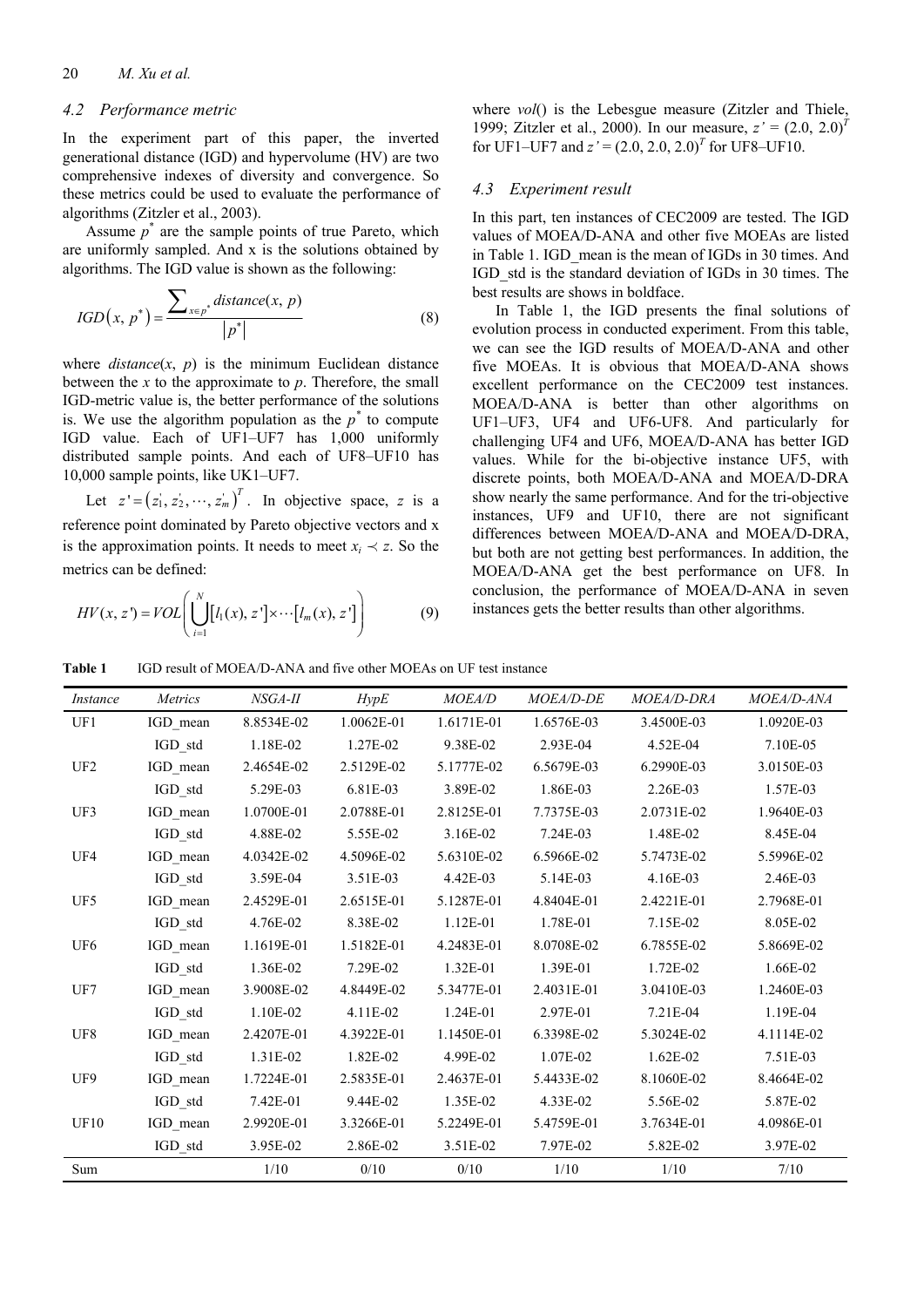**Table 2** IGD and HV value of MOEA/D-ANA and MOEA/D-DRA

| IGD             | <i>Metrics</i> | <i>MOEA/D-DRA</i> | MOEA/D-ANA | H V                                             | <i>Metrics</i> | MOEA/D-DRA | MOEA/D-ANA |
|-----------------|----------------|-------------------|------------|-------------------------------------------------|----------------|------------|------------|
| UF1             | IGD mean       | 3.4500E-03        | 1.0920E-03 | UF1                                             | HV mean        | 3.158      | 3.6612     |
|                 | IGD std        | 4.52E-04          | 7.10E-05   |                                                 | HV std         | 6.75E-03   | 2.45E-03   |
| UF <sub>2</sub> | IGD mean       | 6.2990E-03        | 3.0150E-03 | UF <sub>2</sub>                                 | HV mean        | 3.3216     | 3.6230     |
|                 | IGD std        | 2.26E-03          | 1.57E-03   |                                                 | HV std         | 1.92E-02   | 4.87E-02   |
| UF3             | IGD mean       | 2.0731E-02        | 1.9640E-03 | UF3                                             | HV mean        | 3.4554     | 3.6615     |
|                 | IGD std        | 1.48E-02          | 8.45E-04   |                                                 | HV std         | 1.86E-02   | 4.77E-03   |
| UF4             | IGD mean       | 5.7473E-02        | 5.5996E-02 | UF4                                             | HV mean        | 2.9887     | 3.1734     |
|                 | IGD std        | 4.16E-03          | 2.46E-03   |                                                 | HV std         | 1.65E-02   | 1.45E-02   |
| UF5             | IGD mean       | 2.4221E-01        | 2.7968E-01 | UF5                                             | HV mean        | 2.4013     | 2.0191     |
|                 | IGD std        | 7.15E-02          | 8.05E-02   |                                                 | HV std         | 1.48E-01   | 1.64E-01   |
| UF <sub>6</sub> | IGD mean       | 6.7855E-02        | 5.8669E-02 | UF <sub>6</sub>                                 | HV mean        | 3.1051     | 3.2273     |
|                 | IGD std        | 1.72E-02          | 1.66E-02   |                                                 | HV std         | 1.59E-02   | 1.51E-02   |
| UF7             | IGD mean       | 3.0410E-03        | 1.2460E-03 | UF7                                             | HV mean        | 2.7454     | 3.2069     |
|                 | IGD std        | 7.21E-04          | 1.19E-04   |                                                 | HV std         | 5.89E-01   | 5.37E-01   |
| UF <sub>8</sub> | IGD mean       | 5.3024E-02        | 4.1114E-02 | $\ensuremath{\mathrm{U} \mathrm{F} \mathrm{8}}$ | HV mean        | 3.6756     | 6.0026     |
|                 | IGD std        | 1.62E-02          | 7.51E-03   |                                                 | HV std         | 3.87E-01   | 1.53E-02   |
| UF9             | IGD mean       | 8.1060E-02        | 8.4664E-02 | UF9                                             | HV mean        | 4.59954    | 4.0338     |
|                 | IGD std        | 5.56E-02          | 5.87E-02   |                                                 | HV std         | 5.48E-01   | 5.86E-01   |
| <b>UF10</b>     | IGD mean       | 3.7634E-01        | 4.0986E-01 | UF10                                            | HV mean        | 2.3354     | 2.0240     |
|                 | IGD_std        | 5.82E-02          | 3.97E-02   |                                                 | $HV\_std$      | 4.55E-01   | 6.63E-01   |

Table 2 gives experimental results of MOEA/D-DRA and MOEA/D-ANA in terms of IGD and HV. For the reason that the MOEA/D-DRA and MOEA/D-ANA have the same framework expect for adaptive neighbourhood adjustment strategy we proposed in MOEA/D-ANA. As we can see, MOEA/D-ANA is better than MOEA/D-DRA from the results. HV value mainly reflects the diversity of the evolutionary algorithms. It is worth noting that the better HV is, the better result of IGD value. The results of MOEA/D-ANA illustrate convergence and diversity in UF1-UF10. It proves the effectiveness of our algorithms.

#### **5 Conclusions**

In this paper, we proposed the MOEA/D-ANA algorithm, which aims to improve the performance of MOEA/D-DRA. The major modification of the proposed MOEA/D-ANA is the adaptive neighbourhood size adjustment for MOEA/D-DRA. To maintain the diversity of the population, we introduce the density of solutions for each sub-problem to insure uniform distribution of the obtained solutions on the Pareto front. The diversity of population also helps to improve the accuracy of algorithm. The simulation results prove that the strategy of adaptive neighbourhood size adjustment is very useful.

In the future, we will do further research with our approach, some methods of machine learning are used in MOEA/D to enhanced the accuracy of operator selection, like CPS strategy (Zhang et al., 2018a).

### **Acknowledgements**

This work is supported by the National Natural Science Foundation of China under Grant No. 61806138, Natural Science Foundation of Shanxi Province under Grant No. 201801D121127 and Taiyuan University of Science and Technology Scientific Research Initial Funding under Grant No. 20182002.

## **References**

- Abdel-Baset, M. et al. (2018) 'An improved cuckoo search algorithm for integer programming problems', *International Journal of Computing Science and Mathematics*, Vol. 9, No. 1, pp.66–81.
- Amiri, E. and Dehkordi, N. (2018) 'Dynamic data clustering by combining improved discrete artificial bee colony algorithm with fuzzy logic', *International Journal of Bio-Inspired Computation*, Vol. 12, No. 3, pp.164–172.
- Arloff, W. et al. (2018) 'A parameter estimation method for stiff ordinary differential equations using particle swarm optimisation', *International Journal of Computing Science and Mathematics*, Vol. 9, No. 5, pp.419–432.
- Bader, J. and Zitzler, E. (2014) 'HypE: an algorithm for fast hypervolume-based many-objective optimization', *Evolutionary Computation*, Vol. 19, No. 1, pp.45–76.
- Bougherara, M. et al. (2018) 'IP assignment for efficient NoC-based system design using multi-objective particle swarm optimisation', *International Journal of Bio-Inspired Computation*, Vol. 12, No. 4, pp.203–213.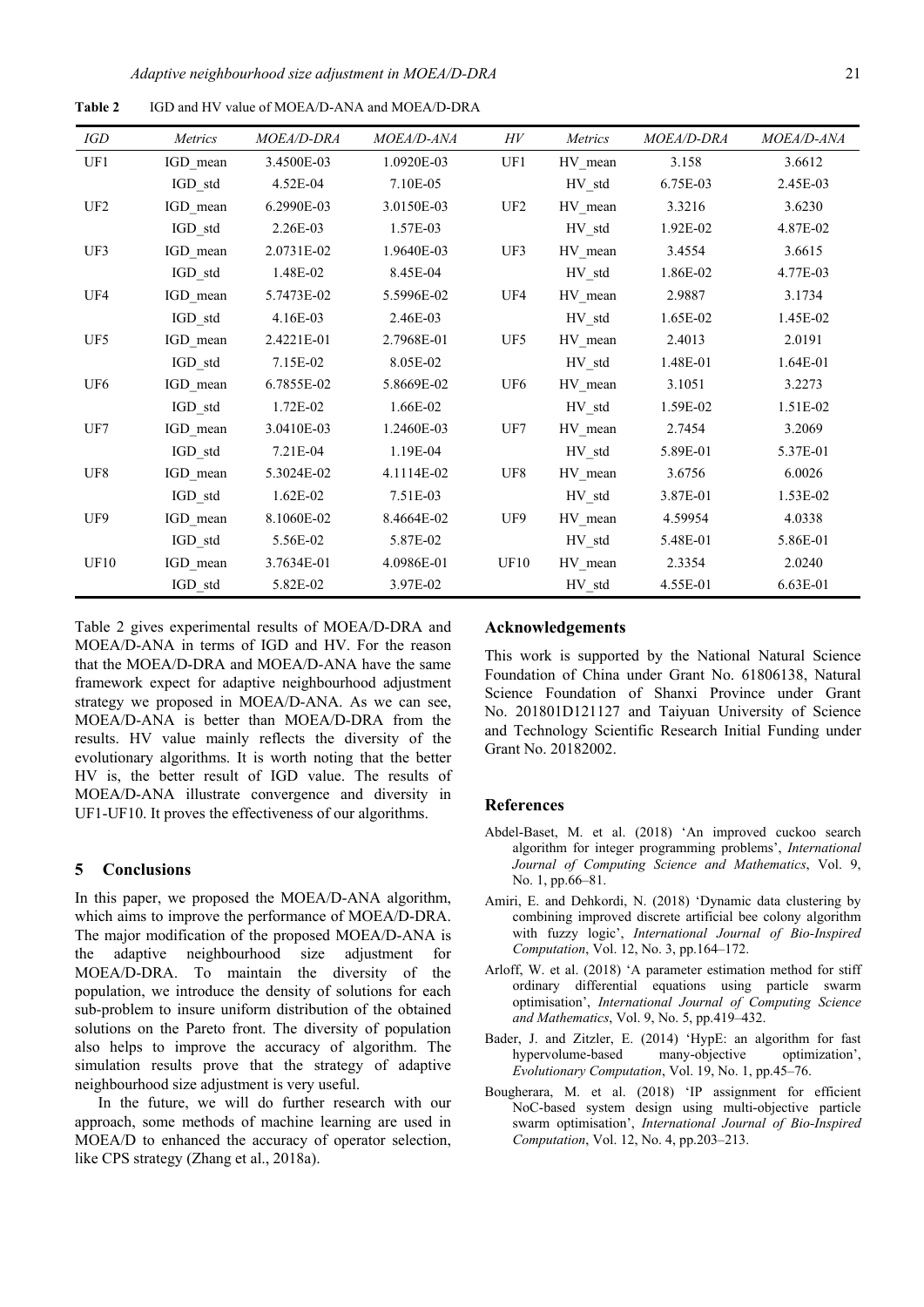22 *M. Xu et al.*

- Cai, X. et al. (2016) 'Improved bat algorithm with optimal forage strategy and random disturbance strategy', *International Journal of Bio-Inspired Computation*, Vol. 8, No. 4, pp.205–214.
- Cai, X. et al. (2018) 'Bat algorithm with triangle-flipping strategy for numerical optimization', *International Journal of Machine Learning and Cybernetics*, Vol. 9, No. 2, pp.199–215.
- Cui, Z. et al. (2017a) 'A novel oriented cuckoo search algorithm to improve DV-Hop performance for cyber–physical systems', *Journal of Parallel and Distributed Computing*, Vol. 103, pp.42–52.
- Cui, Z. et al. (2017b) 'Optimal LEACH protocol with modified bat algorithm for big data sensing systems in internet of things', *Journal of Parallel and Distributed Computing*, DOI: 10.1016/j.jpdc.2017.12.014.
- Cui, Z. et al. (2018a) 'Bat algorithm with principal component analysis', *International Journal of Machine Learning and Cybernetics*, DOI: 10.1007/s13042-018-0888-4.
- Cui, Z. et al. (2018b) 'Detection of malicious code variants based on deep learning', *IEEE Transactions on Industrial Informatics*, Vol. 14, No. 7, pp.3187–3196.
- Deb, K. et al. (2002) 'A fast and elitist multi-objective genetic algorithm: NSGA-II', *IEEE Transactions on Evolutionary Computation*, Vol. 6, No. 2, pp.182–197.
- Ding, D. and Wang, G. (2013) 'MOEA/D-GO for fragmented antenna design', *Progress in Electromagnetics Research M*, Vol. 33, pp.1–15.
- Dong, X. et al. (2017) 'Dynamic differential evolution with oppositional orthogonal crossover for large scale optimisation problems', *International Journal of Computing Science and Mathematics*, Vol. 8, No. 5, pp.414–424.
- Emmerich, M. et al. (2005) 'An EMO algorithm using the hypervolume measure as selection criterion', *International Conference on Evolutionary Multi-Criterion Optimization*, pp.62–76.
- Guo, X. et al. (2016) 'MOEA/D with adaptive weight vector design', *Evolutionary Computation*, Vol. 22, No. 2, pp.231–264.
- Konstantinidis, A. et al. (2009) 'A sub-problem-dependent heuristic in MOEA/D for the deployment and power assignment problem in wireless sensor networks', *Proceedings of the Eleventh conference on Congress on Evolutionary Computation*, Trondheim, Norway, pp.2740–2747.
- Laumanns, M. et al. (2014) 'Combining convergence and diversity in evolutionary multi-objective optimization', *Evolutionary Computation*, Vol. 10, No. 3, pp.263–282.
- Li, H. and Zhang, Q. (2009) 'Multi-objective optimization problems with complicated Pareto sets, MOEA/D and NSGA-II', *IEEE Transactions on Evolutionary Computation*, Vol. 13, No. 2, pp.284–302.
- Li, K. et al. (2014) 'Stable matching-based selection in evolutionary multi-objective optimization', *IEEE Transactions on Evolutionary Computation*, Vol. 18, No. 6, pp.909–923.
- Li, K. et al. (2015) 'Interrelationship-based selection for decomposition multi-objective optimization', *IEEE Transactions on Cybernetics*, Vol. 45, No. 10, pp.2076–2088.
- Liu, H.L. et al. (2014) 'Decomposition of a multi-objective optimization problem into a number of simple multi-objective sub-problems', *IEEE Transactions on Evolutionary Computation*, Vol. 18, No. 3, pp.450–455.
- Lv, L. et al. (2018) 'Object tracking with improved firefly algorithm', *International Journal of Computing Science and Mathematics*, Vol. 9, No. 3, pp.219–231.
- Ma, C.X. (2018) 'Network optimisation design of Hazmat based on multi-objective genetic algorithm under the uncertain environment', *International Journal of Bio-Inspired Computation*, Vol. 12, No. 4, pp.236–244.
- Narasimhan, M. et al. (2018) 'EGA-FMC: enhanced genetic algorithm-based fuzzy k-modes clustering for categorical data', *International Journal of Bio-Inspired Computation*, Vol. 11, No. 4, pp.219–228.
- Niu, Y. et al. (2018) 'Adaptive two-SVM multi-objective cuckoo search algorithm for software defect prediction', *International Journal of Computing Science and Mathematics*, Vol. 9, No. 6, pp.547–554.
- Qi, Y. et al. (2014) 'MOEA/D with adaptive weight adjustment', *Evolutionary Computation*, Vol. 22, No. 2, pp.231–264.
- Reddy, S.S. and Panigrahi, B.K. (2017) 'Optimal power flow using clustered adaptive teaching learning-based optimisation', *International Journal of Bio-Inspired Computation*, Vol. 9, No. 4, pp.226–234.
- Shukla, P.K. (2007) 'On the normal boundary intersection method for generation of efficient front', *Proceedings of the 7th international conference on Computational Science, Part I: ICCS 2007*, Beijing, China, pp.310–317.
- Tan, Y.Y. et al. (2012). 'A modification to MOEA/D-DE for multi-objective optimization problems with complicated Pareto sets', *Information Sciences*, Vol. 213, No. 23, pp.14–38.
- Wagner, T. et al. (2007) *Pareto-, Aggregation- and Indicator-Based Methods in Many-Objective Optimization*, Springer Berlin Heidelberg.
- Wang, H. et al. (2018) 'Firefly algorithm with neighbourhood attraction', *Information Sciences*, DOI: 382/383:374-387.
- Wang, Q. et al. (2014) 'A multi-objective optimization method based on MOEA/D and fuzzy clustering for change detection in SAR images', *2014 IEEE Congress on Evolutionary Computation (CEC)*, Beijing, China, pp.3024–3029.
- Wang, R. et al. (2017) 'On the effect of reference point in MOEA/D for multi-objective optimization', *Applied Soft Computing*, Vol. 58, pp.25–34.
- Wang, W. and Wang, H. (2018) 'A new differential evolution based on Gaussian sampling for forecasting urban water resources demand', *International Journal of Computing Science and Mathematics*, Vol. 9, No. 2, pp.155–162.
- Yu, G. and Feng, Y. (2018) 'Improving firefly algorithm using hybrid strategies', *International Journal of Computing Science and Mathematics*, Vol. 9, No. 2, pp.163–170.
- Zhang, J. et al. (2018a) 'Preselection via classification: a case study on global optimisation', *International Journal of Bio-Inspired Computation*, Vol. 11, No. 4, pp.267–281.
- Zhang, M. et al (2018b) 'Hybrid multi-objective cuckoo search with dynamical local search', *Memetic Computing*, Vol. 10, No. 2, pp.199–208.
- Zhang, Q. and Li, H. (2007) 'MOEA/D: A multi-objective evolutionary algorithm based on decomposition', *IEEE Transactions on Evolutionary Computation*, Vol. 11, No. 6, pp.712–731.
- Zhang, Q. et al. (2008). *Multi-objective optimization Test Instances for the CEC 2009 Special Session and Competition*, University of Essex.